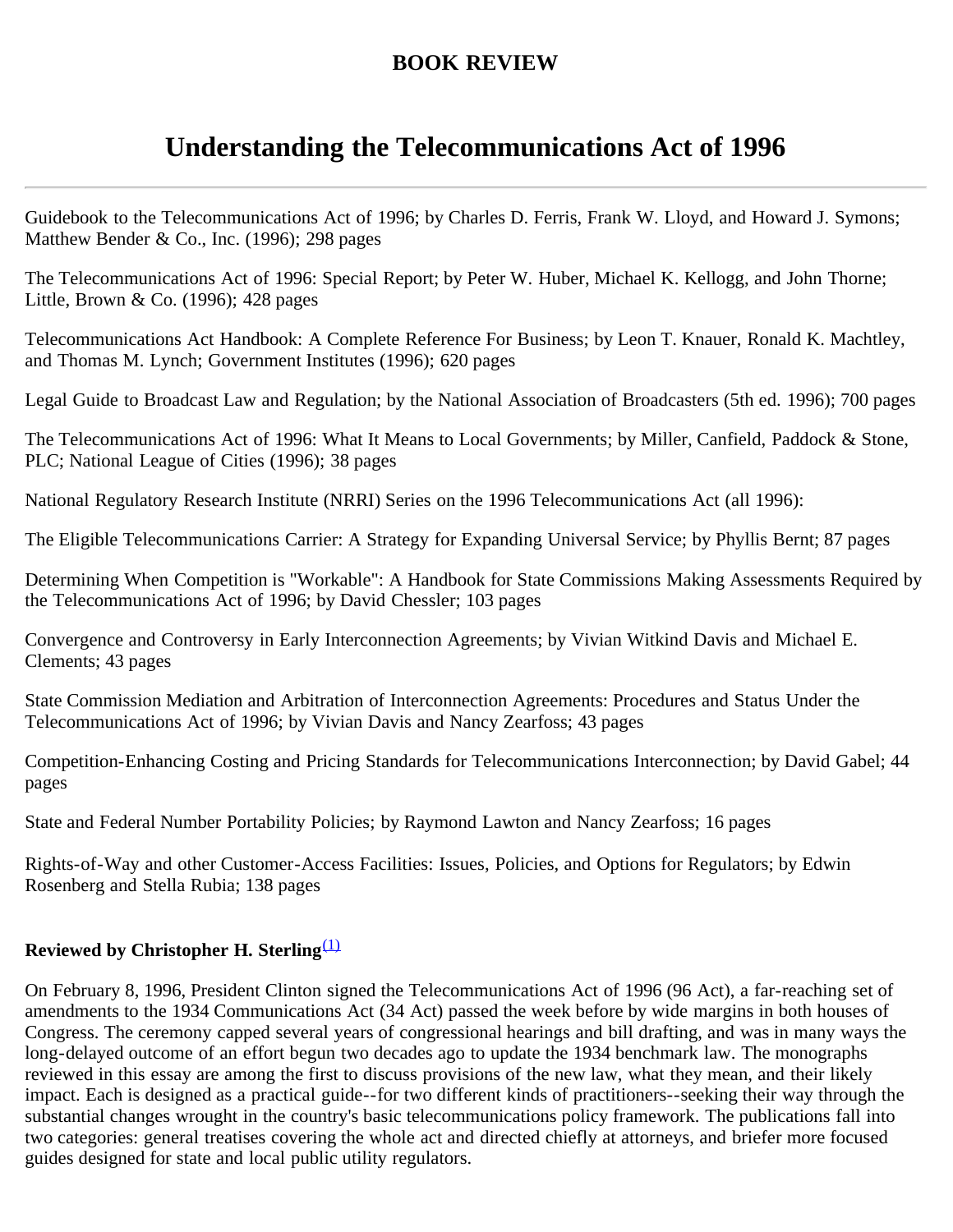Of the first category of works designed for attorneys, by far the most substantial of the lot is the *Telecommunications Act Handbook: A Complete Reference for Business* which is the only hardback and is the most expensive (\$89). The three editors, all with Wilkinson, Barker, Knauer & Quinn, have gathered different authors for each of the eight main chapters which take up about 170 pages. The first five include a brief legislative history (covering the 103rd and 104th Congresses only), telephony provisions of the 1996 amendments, broadcast provisions, cable television changes, and segments dealing with wireless mobile communications. The remaining three take a different tack: one examines regulatory reform as embodied in the provisions of the 96 Act, and the last two put the changes into an international perspective with a chapter on telecommunications reform in Germany, and a review of global communications principles and a need for a "framework of ordering" same. The majority of the book's length is made up of appendices: the 96 Act as passed, the 34 Act as amended by the 1996 statute (at nearly 300 pages, this invaluable feature is the longest single part of the book), a table on the status of local switched competition, and a proposed schedule of FCC rulemakings. The book rounds out with a glossary, bibliography, and index.

The *Handbook* has two immediate strengths not shared by the other titles. Its' lengthy appendix clearly showing how the 34 Act has been changed (superceded words are crossed out and new provisions are double underlined) is the first available (though a Government Printing Office version, showing only the integrated new Act with no marking as to what is changed, has recently appeared). This is a valuable tool especially because of its highlighting of the dramatic changes. The two international chapters will be useful to readers concerned with the broader context of American legal changes. The remainder of the analytic text "walks" the reader through key provisions of the Act. It does not assume substantial prior knowledge of the field (even offering short potted histories of the relevant industries and their regulation), making it a useful primer for those new to practice in this area. Several figures supplement the text.

*The Telecommunications Act of 1996: Special Report* (Huber et al.) was the first of these treatises to appear and is designed to supplement the three authors' e*arlier books: Federal Telecommunications Law* (1992, and its *Supplement* 1995), and *Federal Broadband Law* (1995), though it can readily be used as a stand-alone guide. The four analytic chapters (one each on telephony, broadcasting, cable and video services, and obscenity and violence provisions) take the same discursive approach as the earlier books and occupy 120 pages. They differ from the *Handbook* in two regards: they are extensively annotated (much like law review articles), and they provide far more coverage of the contested obscenity and violence provisions now under court review. Appendices offer two statutory supplements: the 96 Act itself, and the joint explanatory statement of the congressional conference committee that reported the act out for final votes. Though it lacks an overall index, the table of contents for this volume is sufficiently detailed to serve the same purpose. The strength here is the depth and breadth of the text material, by far the most extensive (the print is smaller so there is more per page) of the three general treatises.

Somewhat more focused in its approach is *Guidebook to the Telecommunications Act of 1996: Special Supplement to Cable Television Law* wherein Charles Ferris and his colleagues supplement their three-binder treatise (1984 and regular updates since) on cable and related regulation. Their book appears in four parts: a section-by-section analysis of the 1996 amendments; a timeline of FCC investigations and reports required (or merely requested) by the 96 Act; the full text of the Act; and the joint explanatory statement of the conference committee. The timeline is drawn from the Act itself and does not reflect some Commission changes in the schedule. Thus the only unique part of this volume is the brief (40 pages) section-by-section analysis. This merely restates the Act's provisions in slightly more straightforward language, with no other background information or analysis. Of the three general treatises, this is the least analytic in the broad sense of that term, and is clearly designed more for ready reference by readers holding the authors' main treatise.

Though the act focuses on common carrier matters, there are important changes in provisions controlling broadcasting and other electronic media. The National Association of Broadcaster's (NAB) *Legal Guide to Broadcast Law and Regulation* is the new (fifth) edition of a book first issued in 1977 and is now updated to include provisions of the 96 Act as well as related FCC rulemakings. Covered here are the changes in ownership rules, the V-chip requirement for television receivers, and other changes. As of this writing, it is the only comprehensive guide to electronic media regulation which takes the 96 Act's provisions into account.

Turning next to the guides aimed at state officials, a series of brief studies concerning the 96 Act's implications for state regulators are being published by the National Regulatory Research Institute (NRRI), the research arm of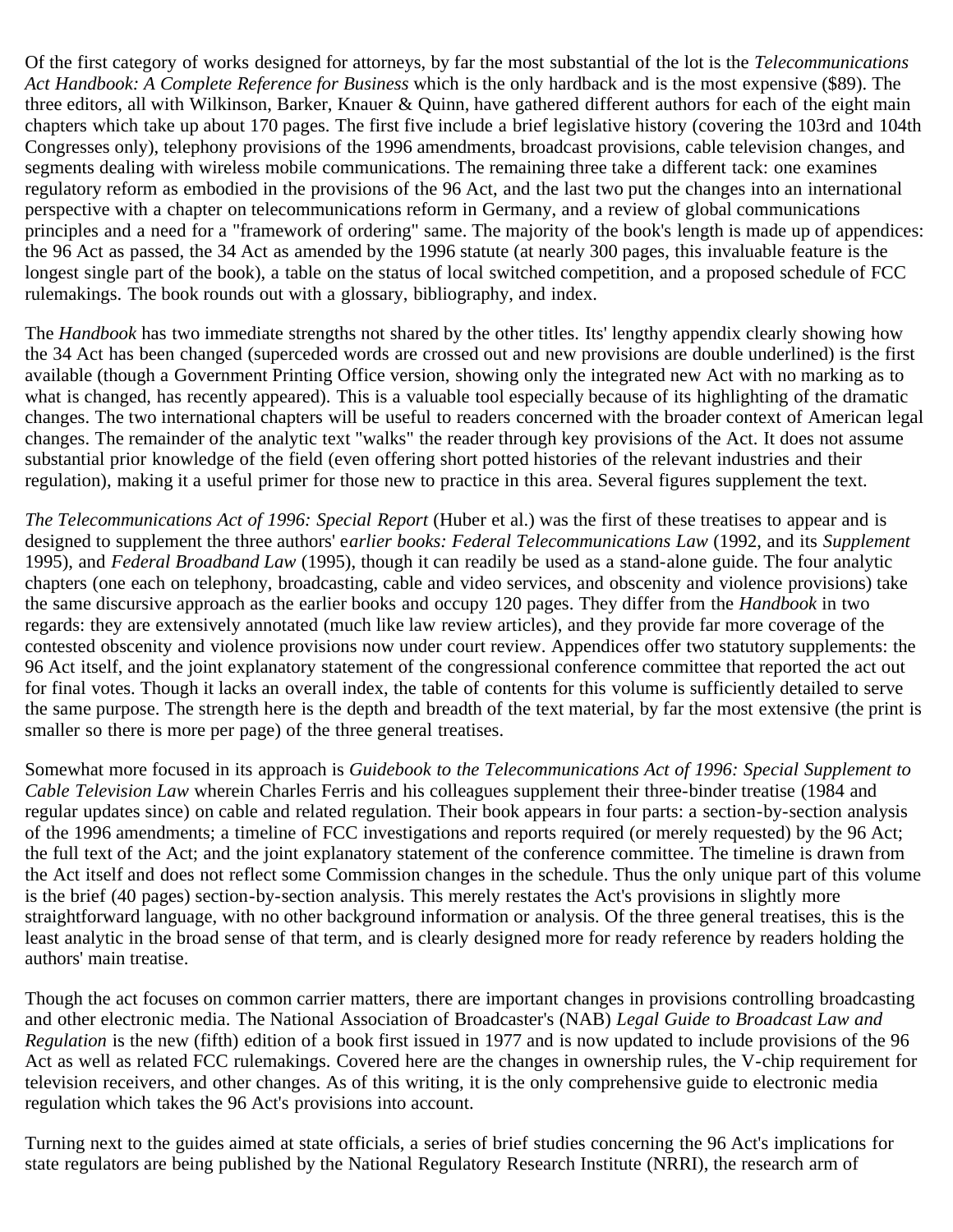National Association of Regulatory Utility Commissioners. More are to come, and of those which have appeared so far, seven of the more broadly-applicable are noted here. Some are authored by NRRI's own resident researchers while others are commissioned from experts elsewhere, often academics who follow the field closely. Each deals with a specific aspect of the 96 Act and related new FCC rules which have thus far appeared. Again, the intent here is different than with the legal guides discussed above--the NRRI studies are designed to provide practical (sometimes administrative) policy guidance for state agency and legislative staff as opposed to backgrounding a legal practice. They offer analytic comment as opposed to specific legal advice. Taken together, the NRRI report series is rapidly becoming a veritable handbook for those concerned with state-level issues.

The most substantial of the NRRI studies, *Determining When Competition is "Workable"* describes the current state of thought in the economics and legal professions on how one ascertains the markets within which competition may be occurring, and whether such competition as exists is sufficient to prevent the exercise of *market power*. Chapters discuss competition as a factor in economics and utility regulation, provisions of the 96 Act that require competitive determinations, measuring competition in the real world, evaluating the competitiveness of some actual telecommunications markets (yellow pages, inside wiring, and interexchange services), and suggested data and reports relating to competition. Extensively annotated and supplemented with tables, this is directly aimed at state public utility commissioners and their staffs, offering valuable and politically-neutral advice concerning a primary state-level requirement of the Act.

*Convergence and Controversy in Early Interconnection Agreements* focuses on perhaps *the* most controversial issue in the Act: the conditions (especially the prices to be charged) under which competitive service providers will interconnect with incumbent local exchange monopoly carriers. The brief summary begins with a text overview and offers a tabular census of actual agreements in cities and states across the country specifying fees to be paid. *State Commission Mediation and Arbitration of Interconnection Agreements: Procedures and Status under the Telecommunications Act of 1996* pursues some of the same subject material, reporting in tabular form (with comments) on both process and outcomes of the arbitrations thus far. *Competition-Enhancing Costing and Pricing Standards for Telecommunications Interconnection* offers a number of principles for states to consider when adopting cost models. This will be especially important if the appeals court stay on cost portions of the FCC's interconnection order are upheld in the long run, as states will then have to operate without any federally-mandated guidelines.

*Rights-of-Way and Other Customer-Access Facilities: Issues, Policies, and Options for Regulators* relates potential network models to practical state-level concerns about economics and interest groups to assess the rights-of-way provisions of the 96 Act. Many examples, some of them hypothetical, supplement discussion of rights-of-way policy and pricing models. A variety of completed or on-going FCC proceedings are also assessed.

Focusing on the new players the Telecommunications Act of 1996 is designed to encourage--and the universal service it intends to strengthen--is *The Eligible Telecommunications Carrier: A Strategy for Expanding Universal Service*. The report focuses on the ETC (eligible telecommunications carrier) that would be a new entrant, designed to supply basic local exchange service, and thus eligible for universal service subsidies as are the existing "imbedded" LECs. Several useful charts supplement the clear text to show how this can be accomplished. Finally, *State and Federal Number Portability Policies* offers a brief text and handy diagrams to clarify the issues involved in this aspect--important to consumers and businesses alike--of the 96 Act.

Local governments are affected by the 96 Act's provisions as well. *The Telecommunications Act of 1996: What it Means for Local Governments* takes local officials by the hand and walks them through the Act. This brief guide assumes no prior knowledge--its first two sections briefly summarize the field and the Act--and discusses removal of barriers to entry, provision of telecommunications services by cable operators, provision of cable and video services by telephone companies, changes in the cable act, impact of the Act on local zoning power (because of provisions concerning some kinds of antennas), and effects on local taxation. The presentation is concise and to the point, with boxed "things to think about" sections to focus local official decision-making.

This growing mini-shelf of material underlines the importance of the 96 Act's changes in both common carrier and electronic media regulation. Other than the reprinting of the Act and (in two treatises) the joint committee report, there is markedly little overlap in the approach and content of these books. This "first wave," however can tell only the